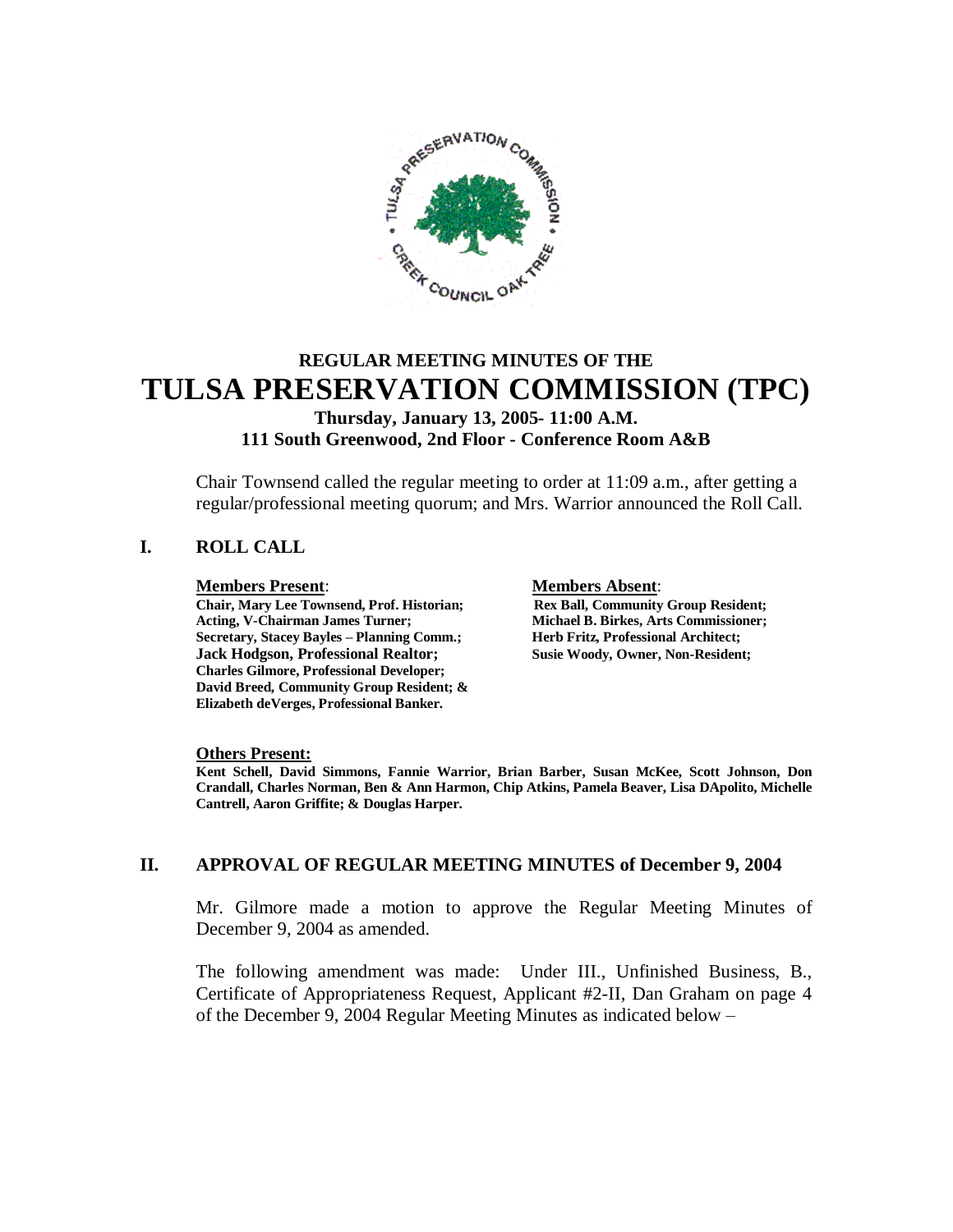#### **It reads:**

1779 S. Xanthus Ave., Tulsa, OK 74104 (Yorktown)

2-II) Part II: Reconstruct two  $(2)$  existing window openings with two (2) 4/1 double hung vinyl clad wood windows on the north. (Trim reconstructed to match). COA Subcommittee Complete Application Date: 12-07-2004 DAN GRAHAM - RECOMMENDED FOR APPROVAL **TO THE TPC W/CONDITIONS**

#### **It should read:**

1779 S. Xanthus Ave., Tulsa, OK 74104 (Yorktown)

2-II) Part II: Reconstruct two  $(2)$  existing window openings with two (2) 4/1 double hung vinyl clad wood windows on the north. (Trim reconstructed to match). COA Subcommittee Complete Application Date: 12-07-2004 DAN GRAHAM - RECOMMENDED FOR APPROVAL

Mr. Hodgson seconded.

#### **Roll Call Vote to Approve Regular Meeting Minutes of December 9, 2004 as amended:**

Chair Townsend – Aye; Acting V-Chairman Turner – Aye; Secretary Bayles – Abstain; Elizabeth deVerges – Aye; Charles Gilmore – Aye; Jack Hodgson – Aye;  $&$ David Breed – Aye. The motion was **Approved by Majority.**

#### **III. UNFINISHED BUSINESS**

#### **A. Conflict of Interest**

Chair Townsend asked the commission if anyone has a "Conflict of Interest" with any of the three (3) Certificates of Appropriateness (COA) Request that were brought before the board for review. Members were instructed to "Abstain" from voting if that were the case.

Ms. Bayles stated that she will abstain from voting on both proposals regarding to  $15<sup>th</sup>$  & Utica, LLC on COA #2 and #3 because there might be a perceived conflict of interest.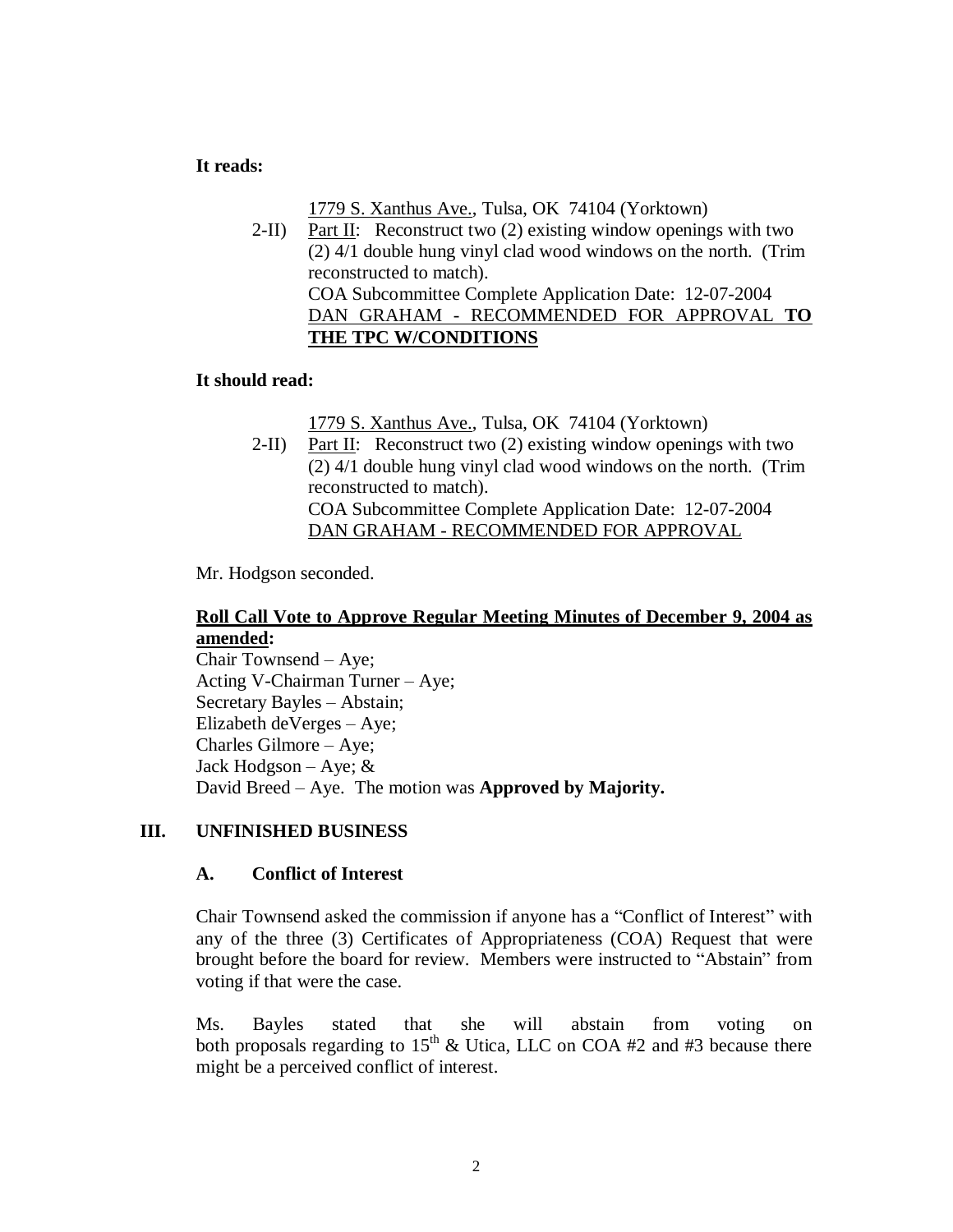#### **B. Certificates of Appropriateness Request**

**1) 1597 Swan Drive, Tulsa, OK 74120 (Swan Lake) Request: Propose to replace existing light fixture on front facade. COA Subcommittee Complete Application Date: Jan. 11, 2005 JOANNE GOIN**

Mr. Simmons presented Ms. Goin's Certificate of Appropriateness application to the commission. Photographs and drawings were available for review and a slide presentation was shown.

Mr. Simmons stated that Ms. Goin plans to replace the existing light fixture on the front façade of the structure with a new one.

Acting Chairman Turner (of the COA Subcommittee) stated that the COA Subcommittee recommended by a unanimous vote (of members present) at the January 11, 2005 meeting to Approve Ms. Goin's application. The Subcommittee's decision was based on the appropriate design guidelines for Rehabilitation in the Swan Lake Historic District.

After careful consideration of the information and materials that were presented to the commission to make a final determination, Acting V-Chairman Turner (of the TPC) made a motion to support the Subcommittee's recommendation to **APPROVE Ms. Goin's application.** Mr. Gilmore seconded.

#### **Roll Call Vote to Approve Ms. Goin's application:**

Chair Townsend – Aye; Acting V-Chairman Turner – Aye; Secretary Bayles – Aye; Elizabeth deVerges – Aye; Charles Gilmore – Aye; Jack Hodgson – Aye;  $\&$ David Breed – Aye. The motion was **Approved Unanimously.**

*The Tulsa Preservation Commission "Approved Ms. Goin's proposal"based on Section VIIIA, General Requirements, A.1.0.1 from Guidelines for Rehabilitation of Existing Buildings for the Swan Lake Historic District.*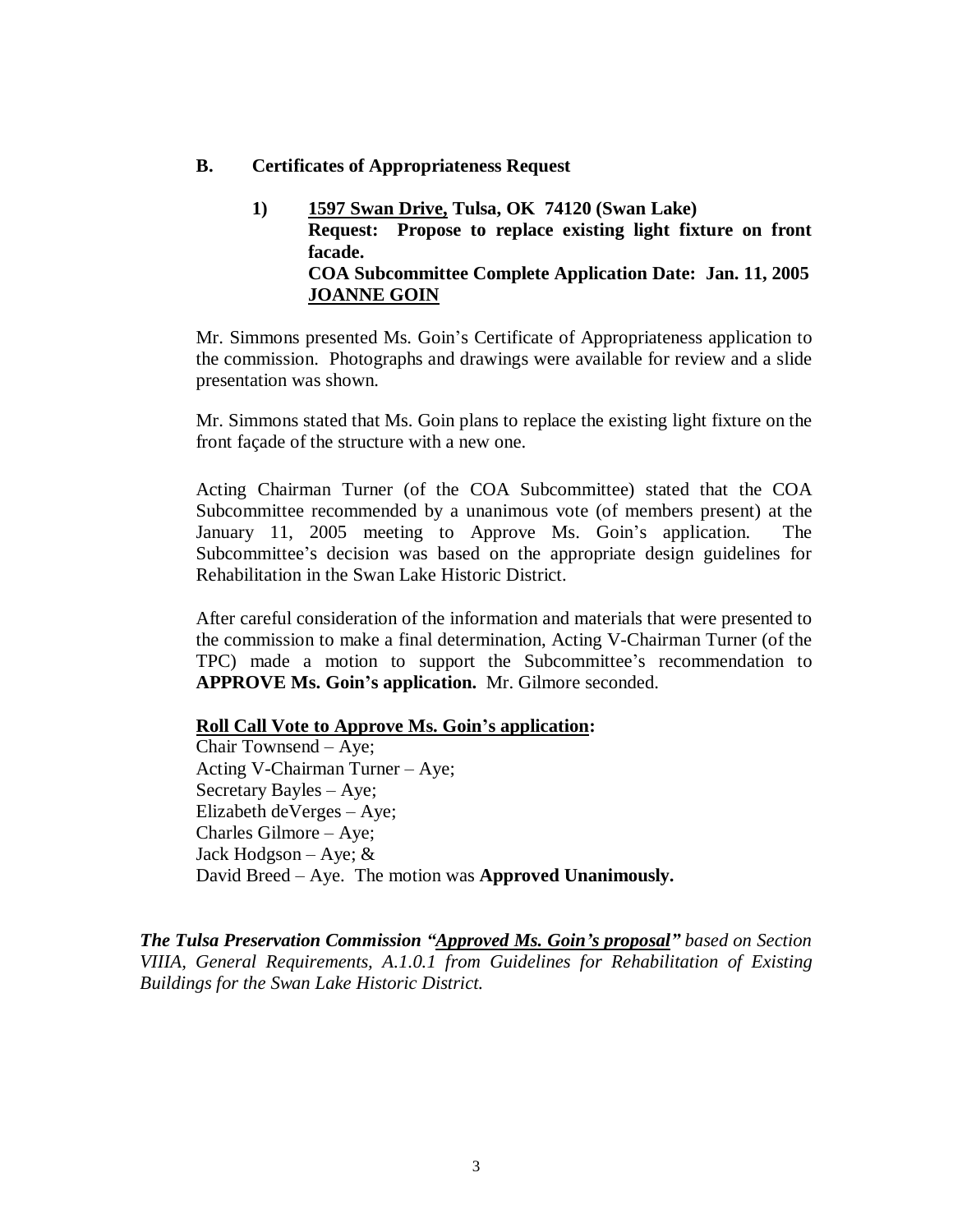### **2) 1518 S. Victor Ave., Tulsa, OK 74104 (Yorktown) Request: Propose to demolish residential structure (legal description) S 10' Lot 4, N 30' Lot 5, Block 1, Orcutt. COA Subcommittee Complete Application Date: Jan. 11, 2005 15th & UTICA, LLC**

Mr. Simmons presented  $15<sup>th</sup>$  & Utica, LLC's Certificate of Appropriateness application to the commission. Photographs and drawings were available for review and a slide presentation was shown.

Mr. Simmons stated that  $15<sup>th</sup>$  & Utica, LLC plans to demolish the contributing residential structure at 1518 S. Victor Avenue' and to utilize the property for construction of Arvest Bank. Mr. Charles Norman will be presenting this proposal for  $15<sup>th</sup>$  & Utica, LLC to the commission.

Acting Chairman Turner (of the COA Subcommittee) stated that the COA Subcommittee recommended by a majority vote at the January 11, 2005 meeting to Deny  $15<sup>th</sup>$  & Utica, LLC's application for demolition. The recommendation of the majority vote to deny resulted in: Four (4) Aye's to Deny; One (1) Nay to Deny; and Three (3) Abstains. The Subcommittee's decision was based on Chapter 10A, Section 1055-D of the Zoning Ordinance. Acting Chairman Turner stated that the sub-committee believed that Mr. Norman's request for demolition did not meet any of the three requirements in the ordinance.

Chair Townsend asked Mr. Norman if he would like to speak on behalf of the demolition proposal for  $15<sup>th</sup>$  & Utica, LLC. Mr. Norman stated that he would prefer to wait until the  $2<sup>nd</sup>$  proposal (on the agenda) by  $15<sup>th</sup>$  & Utica, LLC for the new construction project to speak.

After careful consideration of the information and materials that were presented to the commission to make a final determination, Acting V-Chairman Turner made a motion to support the Subcommittee's recommendation to **DENY 15th & Utica, LLC's application for Demolition.** Mr. Breed seconded.

After the motion to "Deny" for Demolition was on the floor, there were no objections made from the public attendees or from Mr. Norman.

# **Roll Call Vote to Deny –**  $15<sup>th</sup>$  **& Utica, LLC's application request for demolition:**

Chair Townsend – Aye; Acting V-Chairman Turner – Aye; Secretary Bayles – Abstain; Elizabeth deVerges – Aye; Charles Gilmore – Nay; Jack Hodgson – Nay;  $&$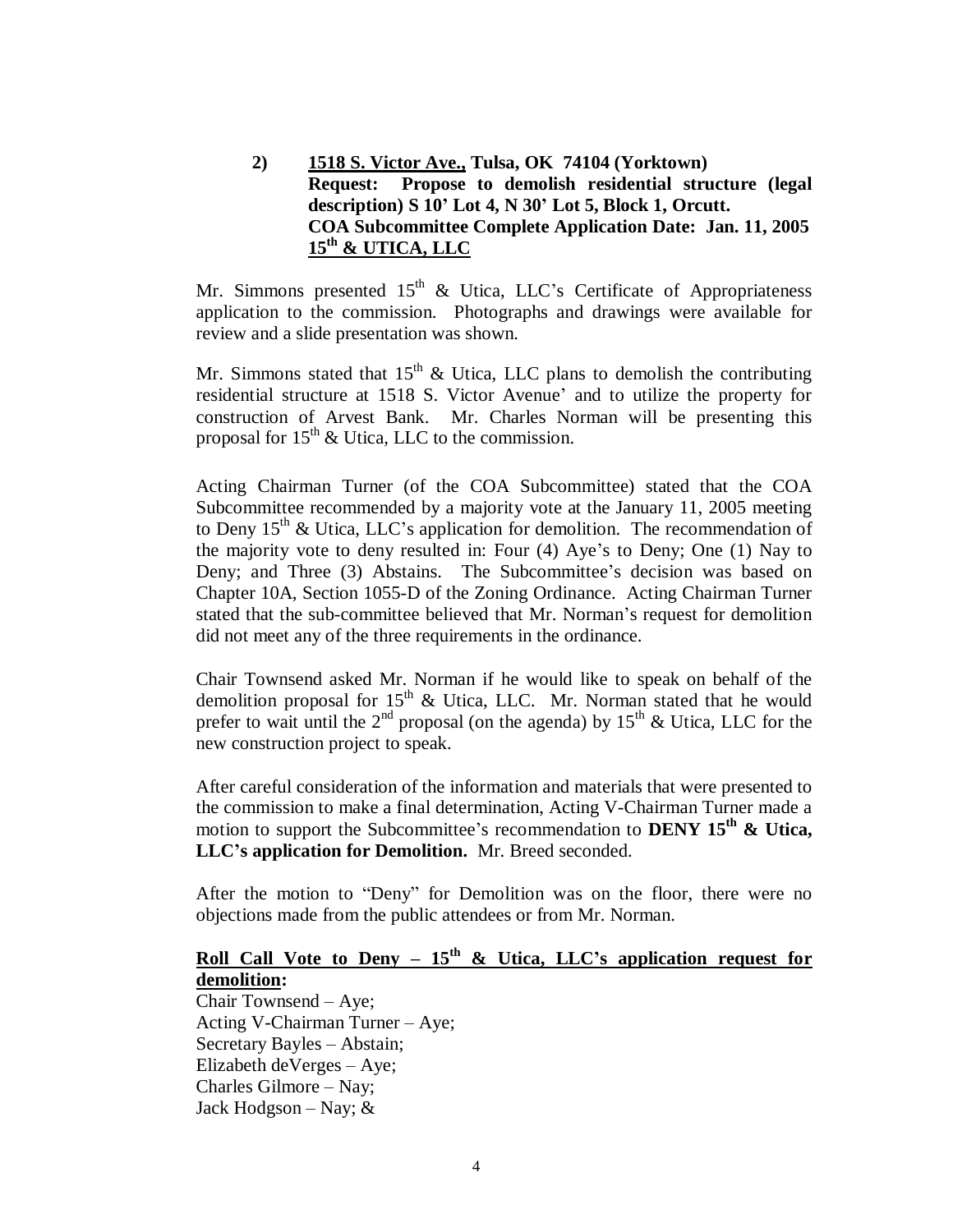David Breed – Aye. The motion was **Approved by Majority.**

*The Tulsa Preservation Commission "Denied 15th & Utica, LLC's proposal for Demolition based on Chapter 10A, Section 1055-D of the Zoning Ordinance for the Yorktown Historic District.*

> **3) 1518 S. Victor Ave., Tulsa, OK 74104 (Yorktown) Request: Propose amendment to August 17, 2004 Certificate of Appropriateness to add 5,600 square feet (legal description: S 10' Lot 4, N 30' Lot 5, Block 1, Orcutt) to approved employee parking lot for Arvest State Bank development. COA Subcommittee Complete Application Date: Jan. 11, 2005 15th & UTICA, LLC**

Mr. Simmons presented  $15<sup>th</sup>$  & Utica, LLC's Certificate of Appropriateness application to the commission. Photographs and drawings were available for review and a slide presentation was shown.

Mr. Simmons stated that Mr. Norman plans to amend the previous approved August 17, 2004 Certificate of Appropriateness (COA) to the employee parking lot for the Arvest State Bank development, per submitted plans and specifications.

Acting Chairman Turner (of the COA Subcommittee) stated that the COA Subcommittee recommended by a majority vote at the January 11, 2005 meeting to Deny  $15<sup>th</sup>$  & Utica, LLC's application for new construction. The recommendation of the majority vote to deny resulted in: Four (4) Aye's to Deny; One (1) Nay to Deny; and Three (3) Abstains.

V-Chairman Turner stated that there was considerable discussion at the January 11, 2004 COA Subcommittee meeting about the application. Discussion included details on the site plan in the regard to the fence, sidewalk, parking lot design and the landscaping.

V-Chairman Turner stated that some discussion was brought up about the location of the entry drive curb cut. He stated that the Planned Unit Development (PUD) curb cut was not an issue that the Tulsa Preservation Commission would review; and that it was an issue that should be brought before the Tulsa Metropolitan Area Planning Commission.

Acting Chairman Turner (of the COA Subcommittee) stated that the COA Subcommittee recommended by a majority vote at the January 11, 2005 meeting to Deny  $15<sup>th</sup>$  & Utica, LLC's application for New Construction. The recommendation of the majority vote to deny resulted in: Four (4) Aye's to Deny; One (1) Nay to Deny; and Three (3) Abstains. The Subcommittee's decision was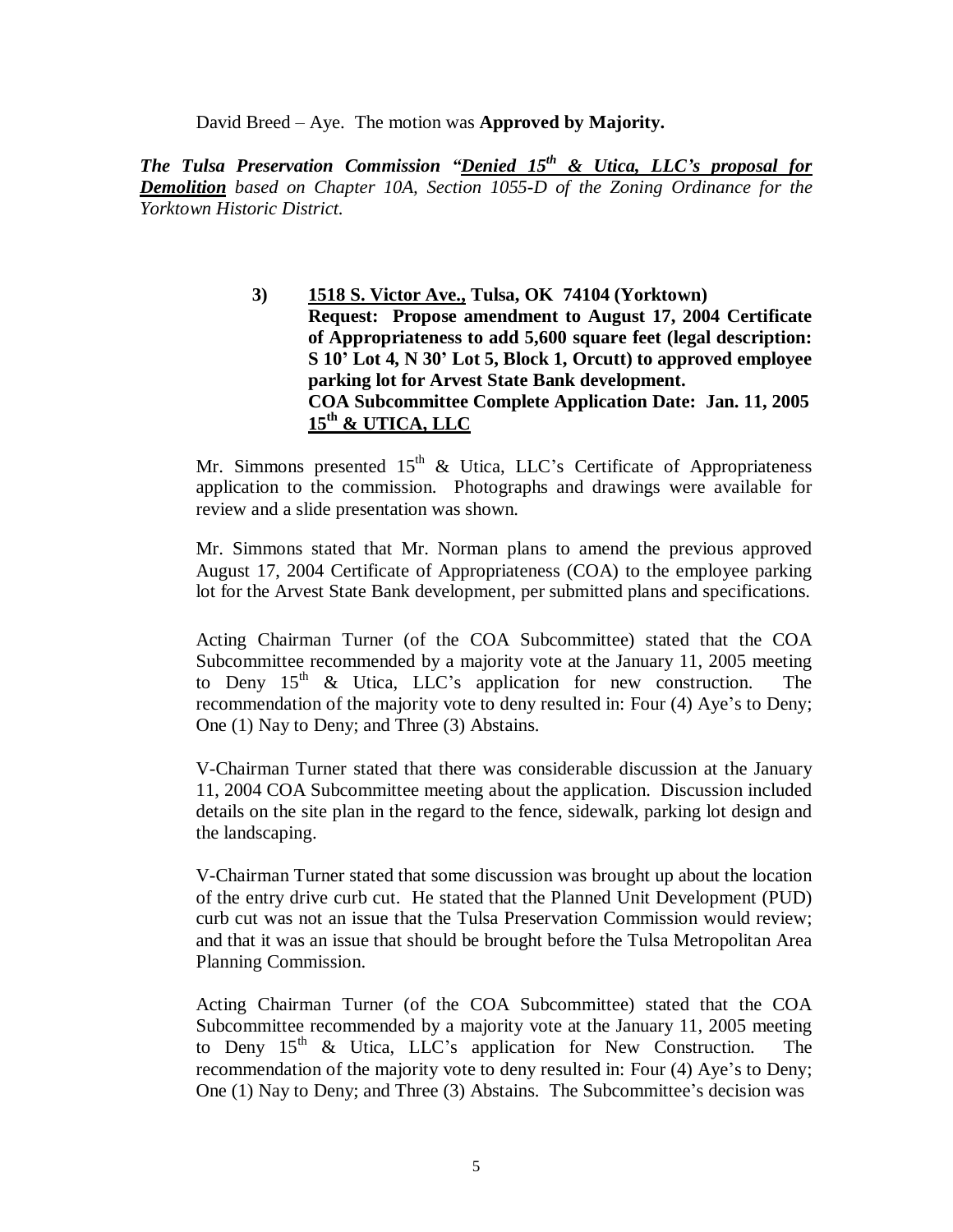based on guidelines for New Non-Residential Construction for the Yorktown Historic District.

Chair Townsend was concerned about the COA Subcommittee members who had voted to Abstain regarding the Arvest Bank development. She stated that she knew why Ms. Bayles had a conflict of interest; but wasn't sure why Ms. Davies and Ms. Woody abstained. Chair Townsend directed her question to any COA Subcommittee member who was present at the January 11, 2005 meeting if they knew why North Maple Ridge Neighborhood Representative, Sally Davies; and TPC Susie Woody voted to Abstain? Secretary Bayles stated that Ms. Davies voted to Abstain because her husband is one of the architects from McFarland Davies Architects who designed the project plans. V-Chairman Turner stated that Ms. Woody did not offer to state why she abstained.

Chair Townsend asked Mr. Charles Norman to present the  $15<sup>th</sup>$  & Utica, LLC 's proposal for Arvest Bank for review. Mr. Norman stated that he was the representative for the developers of Arvest Mid-Town; and that Chris and John Bumgarner have developed a number of projects in the immediate area of  $15<sup>th</sup>$  & Utica.

Mr. Norman spoke at length concerning the historic preservation (hp) boundary, city parking requirements, site plan details and the history of commercial development in the area. He also discussed the design of the parking and exits to Victor Avenue.

Mr. Norman ended his presentation stating that he was only requesting a forty foot extension of the parking lot for spaces that were necessary to accommodate and provide sufficient parking for the Arvest Bank. He hoped that the Tulsa Preservation Commission would approve this application.

The commission heard comments from interested parties.

Susan McKee, Vice-President of the Yorktown Neighborhood Association stated that as a neighborhood, they went through the process of historic preservation (hp) overlay to protect the neighborhood. She stated that the guidelines should be followed.

Ms. McKee referenced guidelines and their importance in preservation for Yorktown.

She stated that the Tulsa Preservation Commission was about preserving our history and our houses. She stated that these houses are a part of Tulsa; and that they have meaning and importance according to the City of Tulsa; and that she doesn't believe that they should be replaced by a parking lot.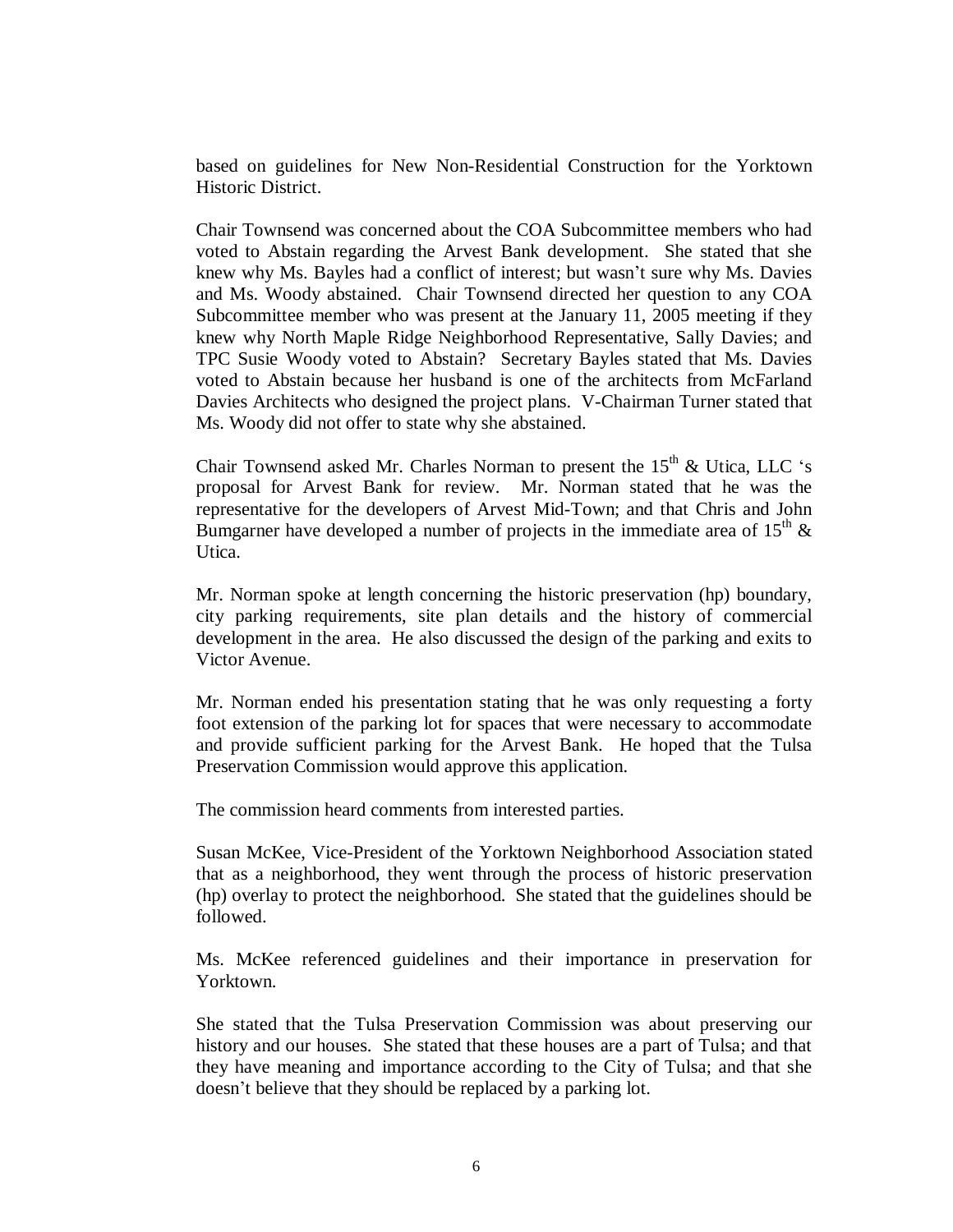Michelle Cantrell, who lives on  $16<sup>th</sup>$  Place and Yorktown stated that she would like to address three things in response to Mr. Norman. She stated that we are here today to determine whether a certificate of appropriateness can be issued with respect to this project. We are here to make sure that the obligations of this commission are to insure that certificates of appropriateness meet the standards. We're not here to discuss whether or not we are for change. We are homeowners that are subject to certain rules and regulations; and they just want to make sure that business developments have to meet those same rules and regulations. Ms. Cantrell stated that it's not about whether we like commercial development or not; it's about the consistency and your application of your rules. She stated that it's not a question of whether they like the building or love it; they're just asking the commission to apply the rules to commercial development the same way the commission would apply the rules to us (Yorktown applicants). They just want to see some consistency.

Ms. Cantrell stated that she would like to talk about the actual Ordinance that establishes this commission and give you the statutory requirements for review before a certificate of appropriateness is granted. Ms. Cantrell stated that she was going to read the section of the Ordinance in case someone doesn't recall it. She verbally read verbatim from Title 42 from the Ordinance, Chapter 10A, Section 1055, Part C, Preservation Commission Action which she believes that Mr. Norman's proposal does not meet any of the guidelines from #1, #2, #3, #4 and #5 of this section. Ms. Cantrell stated after she read each guideline from #1 through #5 of this section that Mr. Norman's proposal did not meet any of the five requirements.

Ms. Cantrell stated that she believes this will discourage neighbors from taking care of their own homes when they know that they're subjected to rules that you (the commission) don't apply to anybody else. It's also going to discourage other neighborhoods from voluntarily adopting historic preservation zoning when they know that all it's going to do is cause the homeowner headaches; and not provide them with any protection whatsoever from commercial development. Ms. Cantrell stated that she just wanted to emphasize that they are not asking the commission to treat commercial development more harshly than Yorktown applicants; but that they just wanted to be treated fairly.

Adam Kupetsky stated that he was speaking on behalf of his mother who resides at 1850 E.  $16<sup>th</sup>$  Place. He stated that he just wanted to point out that denying this application will not stop this building from being built. He stated that it will not stop the building from being occupied because it has already been approved by the City Council; and that this project will still go forward, although he realized that this is not the issue here.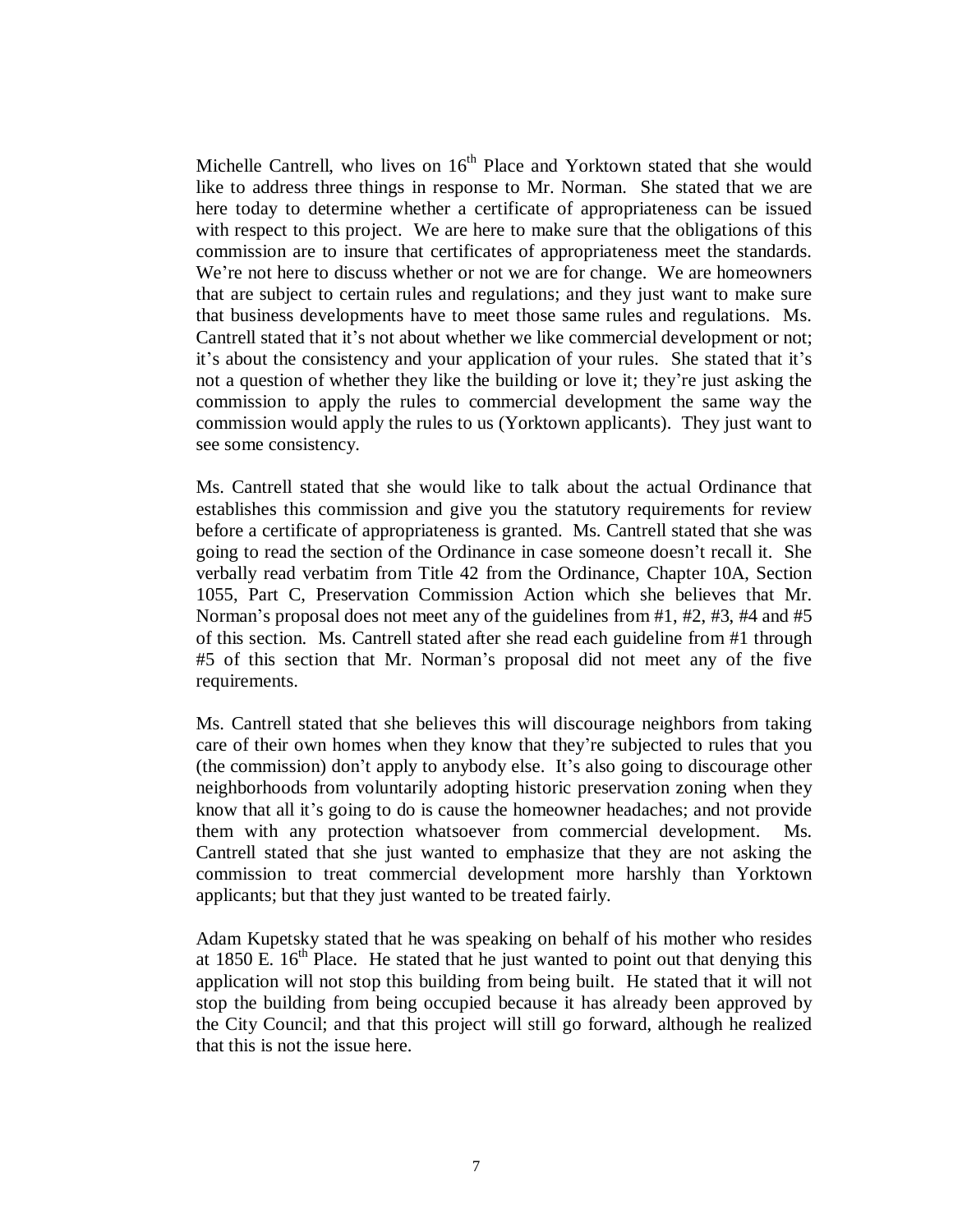Chair Townsend stated that the commission has other people here who would like to speak; and that she would ask you to please focus on the main issue of this project proposal.

Lisa DApolito stated that she lives on one of the dead end streets of  $16<sup>th</sup>$  Street. She suggested that the house should be moved to another location and preserved.

Chair Townsend reminded everyone of the TPC procedures on demolition.

Mr. Norman stated that he would like everyone to know if they knew someone who would like to move the house that he will give them the house for "free" as long as they had it moved within the 60 day period.

A Yorktown resident asked Chair Townsend if she could tell them what guidelines that they (Mr. Norman/15<sup>th</sup> & Utica, LLC) were following to believe that they had met the guidelines to expand the parking lot. Chair Townsend stated that they (the commission) were in the process of doing that now; and that she appreciated them reading the guidelines to them (the commission); although they (the commission) were knowledgeable of the Yorktown Historic District Guidelines and City Ordinance. Chair Townsend stated that they had done a good job by reminding them (the commission) of what the guidelines and issues are, just as well as Mr. Norman has also done a good job to remind us (the commission) of what the developmental issues are in the City of Tulsa.

Ryan Gantz who resides at  $1807$  E.  $16<sup>th</sup>$  Place discussed the curb cut.

Chip Atkins who resides in Swan Lake at  $1638$  E.  $17<sup>th</sup>$  Place stated that the commission should look at the guidelines as they have in the past and apply them appropriately.

Mr. Norman read part of the Yorktown Guidelines to the commission, stating that he believes that he has met the requirements to proceed with the parking lot project.

Mr. Schell indicated while the TPC welcomed input including what they felt was appropriate guidelines, that the members of the TPC had the guidelines before them. The decisions of the TPC are based on the appropriate guidelines.

Adam Kupetsky spoke again, whose mother resides at  $1850$  E.  $16<sup>th</sup>$  Place and stated that he would like to request that the commission place the correct guidelines on the website. Chair Townsend thanked him and stated that the guidelines will be corrected on the website. Mr. Kupetsky further stated that the commission should disregard some of the things that Mr. Norman said about the effective commercial development of the market value in other neighborhoods because Mr. Norman didn't have any data to document his conclusion.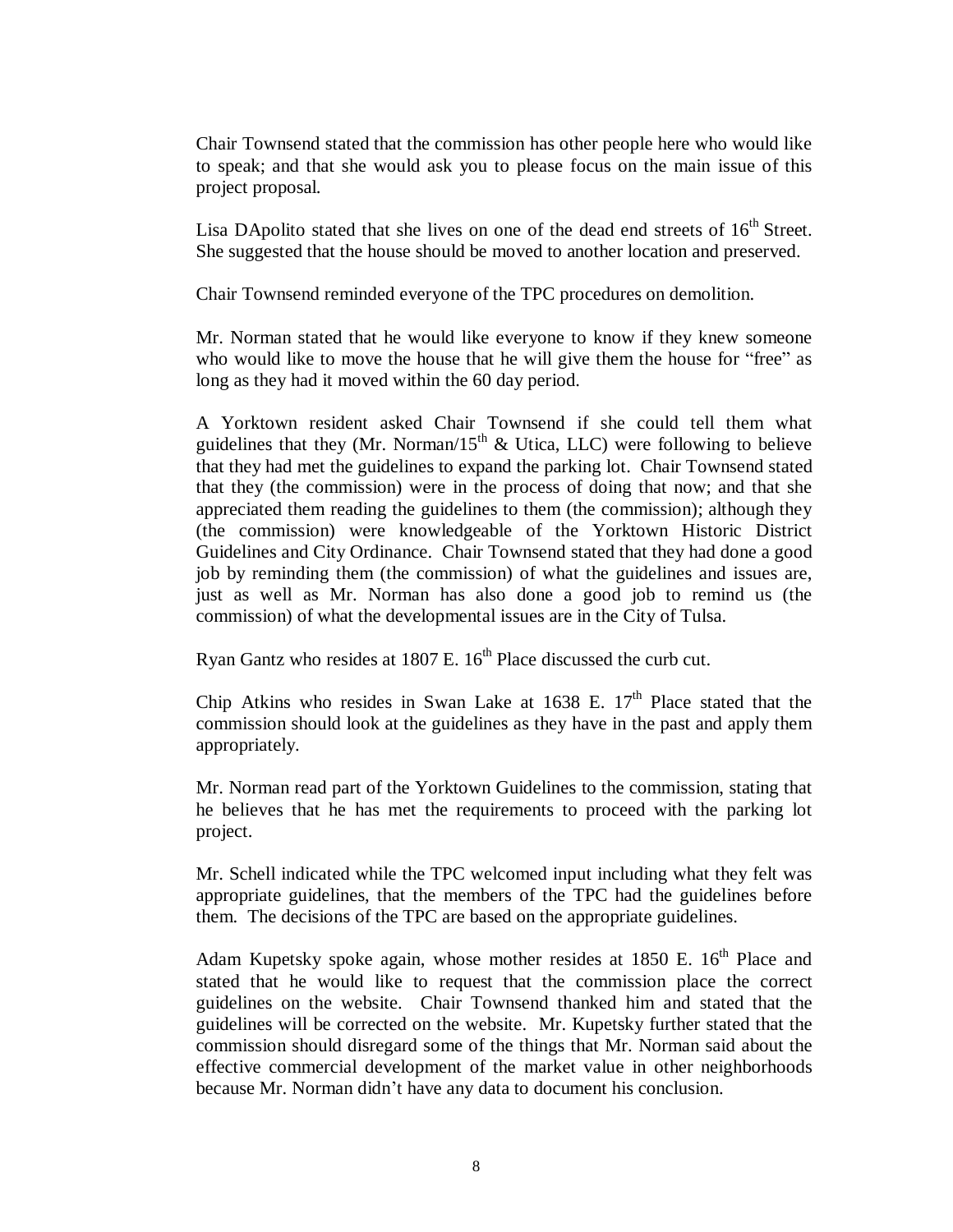Acting Chairman Turner (of the COA Subcommittee) stated that the COA Subcommittee recommended by a majority vote at the January 11, 2005 meeting to Deny  $15<sup>th</sup>$  & Utica, LLC's application for New Non-Residential Construction. He stated that most of the committee members believe that according to the guidelines that this request did not meet any of the requirements for new nonresidential construction.

The recommendation of the majority vote to deny resulted in: Four (4) Aye's to Deny; One (1) Nay to Deny; and Three (3) Abstains. The Subcommittee's decision was based on the appropriate design guidelines.

V-Chair Turner stated that the COA Subcommittee did discuss this proposal at the meeting; and believe that this is a good use of that property; and that this project will be a good development for this area. He stated that the only thing that the COA Subcommittee was considering is whether the use of the additional lot in the hp zoned area is appropriate for parking.

Mr. Gilmore believes that this project should continue to go forward and that the commission should approve the proposal.

Chair Townsend stated that the commission only has to decide whether the vacant lot will be appropriate to be expanded for additional parking spaces. She stated that her underlying question is the encroachment on the residential properties by commercial development. The question, it seems to her (Chair Townsend) that the underlying issue is "when is enough going to be enough." All of the people who are here today from the Yorktown district don't want any more houses being demolished in their area.

Mr. Breed discussed the current application and prior action of the TPC on the prior application of August 17, 2004. It was originally his understanding that the TPC did not approve the detailed site plan but had forwarded the application to TMAPC. Mr. Schell was asked to clarify previous actions and define responsibilities in review of the current application. Mr. Schell stated that in fact a review and approval of the detailed site plan was undertaken by the TPC.

After careful consideration of the information and materials that were presented to the commission to make a final determination, Acting V-Chairman Turner made a motion to support the Subcommittee's recommendation to **DENY 15th & Utica, LLC's application for New Non-Residential Construction.** Mr. Gilmore seconded.